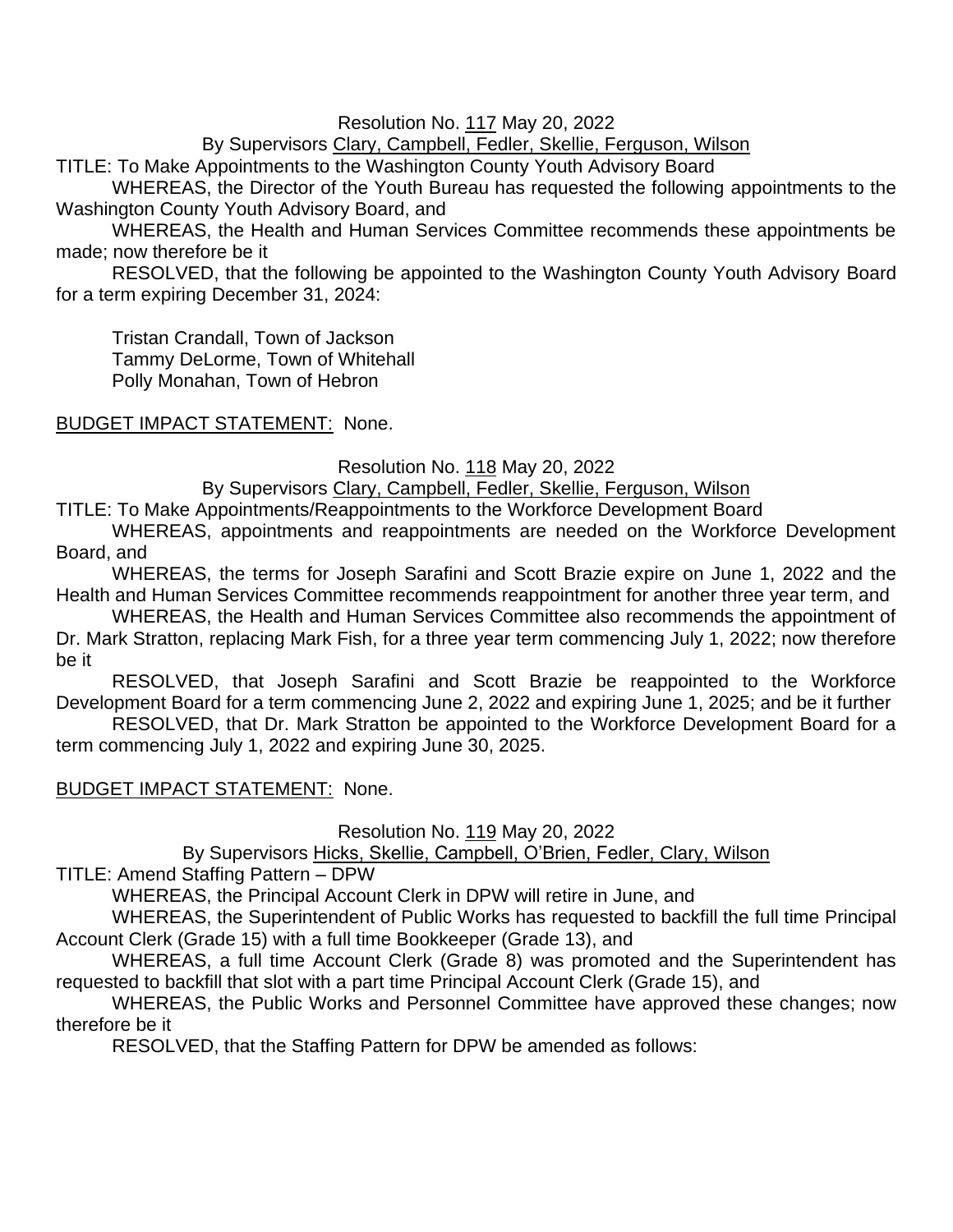Remove: Add: One (1) Principal Account Clerk Full Time One (1) Bookkeeper Full Time One (1) Account Clerk Full Time One (1) Principal Account Clerk Part Time

BUDGET IMPACT STATEMENT: Anticipated savings this year of \$20,212.

### Resolution No. 120 May 20, 2022

### By Supervisors Hicks, Skellie, Campbell, O'Brien, Fedler, Clary, Wilson

TITLE: Amend Staffing Pattern – District Attorney

WHEREAS, due to additional work and duties brought about by the new discovery/timing requirements, the District Attorney has requested an additional Assistant District Attorney, and

WHEREAS, the Public Safety and Personnel Committees have approved this request; now therefore be it

RESOLVED, that the Staffing Pattern for the District Attorney be amended to add one (1) Assistant District Attorney.

BUDGET IMPACT STATEMENT: To be funded by a new line item in the state budget for discovery, aid to local municipalities, that can be used for staffing and training.

### Resolution No. 121 May 20, 2022

By Supervisors Campbell, O'Brien, Haff, Hicks, Fedler, Skellie, Hogan, Clary, Rozell, Wilson TITLE: Amend Budget – Youth Bureau for Rural Communities of Practice Phase III Grant

WHEREAS, the Youth Bureau/Alternative Sentencing has been notified of a grant in the amount of \$74,940 to be shared with Warren County to provide programming in both counties for youth at risk, and

WHEREAS, Resolution No. 107 of 2022 authorized entering into a MOU with Warren County for the shared funding, and

WHEREAS, these funds need to be added to the budget; now therefore be it

RESOLVED, that the County Treasurer is hereby authorized to make the following budget amendment:

Increase Appropriation:

| A.7310.122                     | OT 1.0 - Youth Bureau                 | 18,460 |
|--------------------------------|---------------------------------------|--------|
| A.7310.9030                    | Soc. Sec/Medicare                     | 1.413  |
| A.7310.9010                    | <b>State Retirement</b>               | 3.202  |
| (No. to be assigned by Treas.) | Comm. of Practice Grant - Contractual | 51,865 |
|                                |                                       | 74.940 |

| Increase Revenue: |                              |        |
|-------------------|------------------------------|--------|
| A.7310.3820       | State Aid for Youth Programs | 74,940 |

BUDGET IMPACT STATEMENT: Recognizes 100% state funding in the 2022 budget.

### Resolution No. 122 May 20, 2022

By Supervisors Campbell, O'Brien, Haff, Hicks, Fedler, Skellie, Hogan, Clary, Rozell, Wilson TITLE: Amend Office for the Aging Budget to Purchase a Utility Vehicle for the Nutrition Program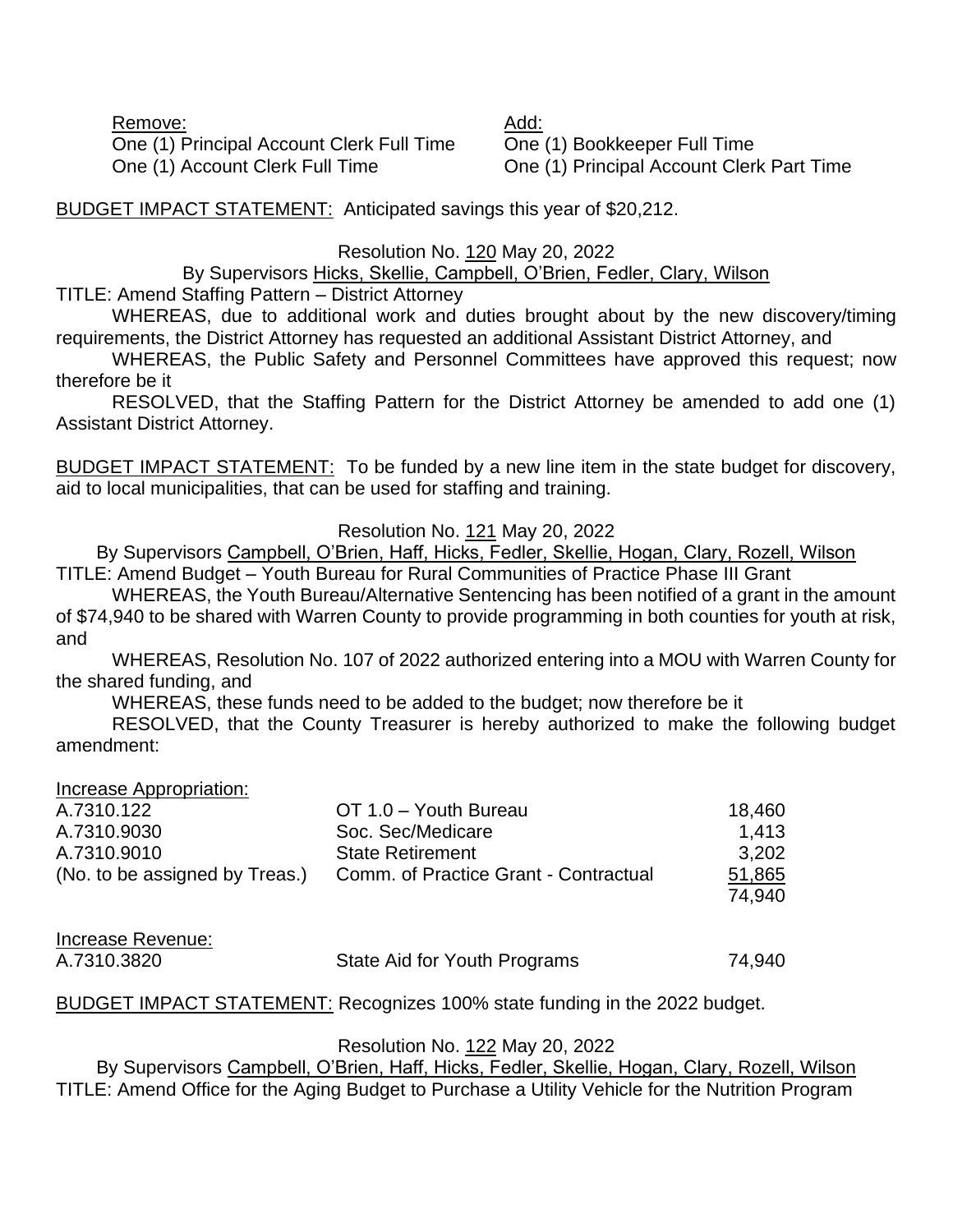WHEREAS, the Health and Human Services Committee awarded a bid for a 2022 RAM ProMaster City for the Nutrition Program in the amount of \$32,084.83, and

WHEREAS, a budget amendment is needed for this purchase and the Finance Committee has approved transferring funds between line items for this purchase; now therefore be it

RESOLVED, that the County Treasurer is hereby authorized to make the following budget amendment:

| Increase Appropriation:<br>A.6772.2070 | Vehicles – OFA      | 32,085 |
|----------------------------------------|---------------------|--------|
| Decrease Appropriation:<br>A.6010.4400 | Subcontractor – DSS | 32,085 |

BUDGET IMPACT STATEMENT: Transfers budgeted stimulus funds from contractual to equipment.

Resolution No. 123 May 20, 2022

By Supervisors Campbell, O'Brien, Haff, Hicks, Fedler, Skellie, Hogan, Clary, Rozell, Wilson

TITLE: Amend 2022 Budget for Adult Protective Services Grant

WHEREAS, DSS has been notified of 100% federal funds made available through the American Rescue Plan Act of 2021 to provide goods and services to older adults in the amount of \$13,055, and WHEREAS, these funds need to be recognized in the budget; now therefore be it

RESOLVED, that the County Treasurer is hereby authorized to make the following budget amendment:

| Increase Appropriation: |                                       |        |
|-------------------------|---------------------------------------|--------|
| A.6070.4290             | Services for Recipients - Expenses    | 13,055 |
|                         |                                       |        |
| Increase Revenue:       |                                       |        |
| A.6010.4670             | Federal Aid – Services for Recipients | 13,055 |
|                         |                                       |        |

BUDGET IMPACT STATEMENT: Recognizes 100% federal funds in the 2022 budget.

Resolution No. 124 May 20, 2022

By Supervisors Campbell, O'Brien, Haff, Hicks, Fedler, Skellie, Hogan, Clary, Rozell, Wilson

TITLE: Amend 2022 Budget for Home Energy Assistance Program (HEAP) Administrative Allocation WHEREAS, DSS has received notice of additional HEAP funding related to the American Rescue Plan for administration of HEAP in the amount of \$368,952, and

WHEREAS, this funding is flexible in terms of supporting their overall programming within the department, and

WHEREAS, DSS will use this funding for technology upgrades throughout the building, desks and chairs in the interview rooms and replacing various scanners, printers and iPads; now therefore be it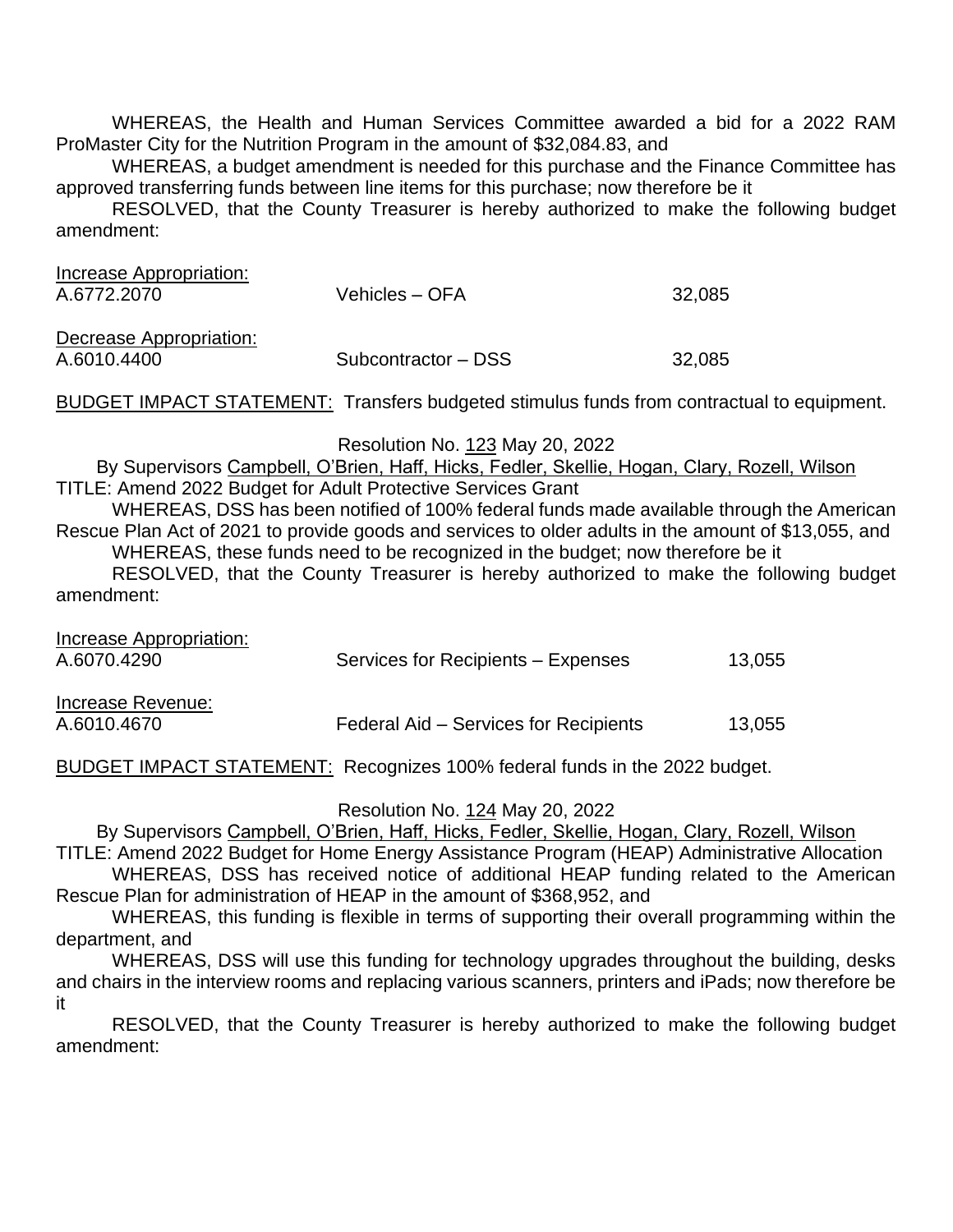| Increase Appropriation:        |                                |         |
|--------------------------------|--------------------------------|---------|
| (No. to be assigned by Treas.) | HEAP ARPA Admin. - Equip.      | 68,952  |
| (No. to be assigned by Treas.) | HEAP ARPA Admin. - Contractual | 300,000 |
|                                |                                | 368,952 |

Increase Revenue: A.6010.4641 Federal Aid for HEAP 368,952

BUDGET IMPACT STATEMENT: Recognizes HEAP administrative allocation in the budget.

Resolution No. 125 May 20, 2022

By Supervisors Campbell, O'Brien, Haff, Hicks, Fedler, Skellie, Hogan, Clary, Rozell, Wilson TITLE: Amend 2022 Budget for Foster Care and Child Care

WHEREAS, in 2021 the Board of Supervisors earmarked \$288,160 of American Rescue Plan funds to make an investment in outreach, recruitment and training for foster care services, and

WHEREAS, this project also includes development in the area of child care providing outreach and training for regulated home daycare, and

WHEREAS, the Commissioner of Social Services has developed a plan and requested that these funds to be added to the 2022 budget; now therefore be it

RESOLVED, that the County Treasurer is hereby authorized to make the following budget amendment:

Increase Appropriation:

| (No. to be assigned by Treas.) | Foster Care Recruitment Exp. | 227,000 |
|--------------------------------|------------------------------|---------|
| (No. to be assigned by Treas.) | Child Care Exp.              | 61,160  |
|                                |                              | 288,160 |

Increase Appropriated Fund Balance: A.599 **Appropriated Fund Balance** 288,160

BUDGET IMPACT STATEMENT: Recognizes ARPA funds earmarked for foster care and child care in the 2022 budget.

Resolution No. 126 May 20, 2022

By Supervisors Campbell, O'Brien, Haff, Hicks, Fedler, Skellie, Hogan, Clary, Rozell, Wilson TITLE: Amend 2022 Sewer District No. 2 Budget for Engineering Planning Grant

WHEREAS, Resolution No. 251 dated November 19, 2021 amended the Sewer District No. 2 budget to recognize a NYS Department of Environmental Conservation Engineering Planning Grant (EPG) in the amount of \$100,000, and

WHEREAS, these funds are part of a project for a Feasibility Study related to significant infrastructure and operational needs of the district, and

WHEREAS, none of these funds were expended in 2021 and the Executive Director has requested to carryover this grant to the 2022 budget; now therefore be it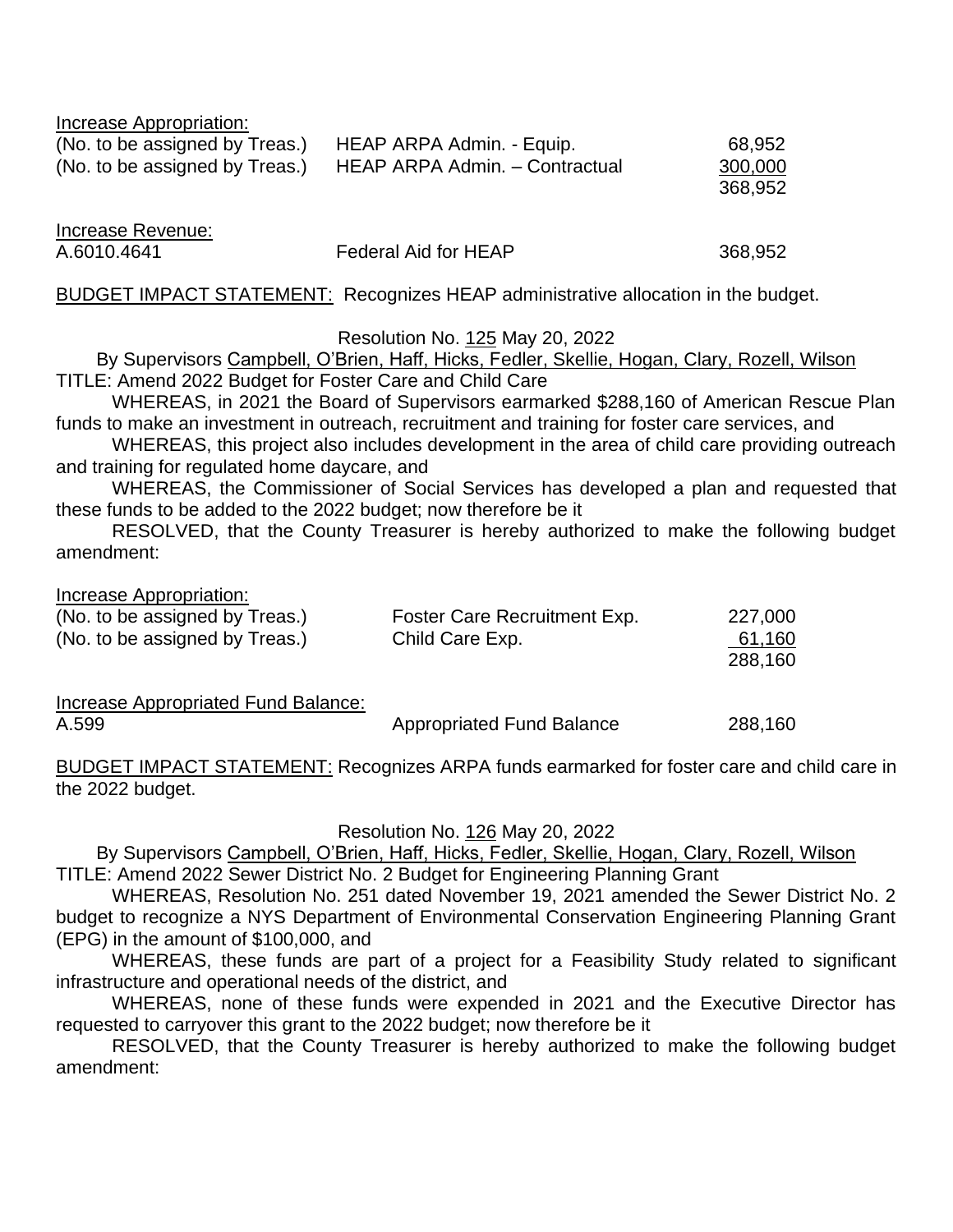Increase Appropriation: GB.8000.8110.4625.2102 NYS DEC EPG 100.000

Increase Revenue:

GB.8000.8110.3990 State Aid – Sewer Capital Project 100,000

BUDGET IMPACT STATEMENT: Brings forward unspent grant funds into the 2022 budget.

#### Resolution No. 127 May 20, 2022

By Supervisors Campbell, O'Brien, Haff, Hicks, Fedler, Skellie, Hogan, Clary, Rozell, Wilson TITLE: Authorize Interfund Loan from the General Fund to Capital Project No. 114 – Sewer District No. 2 Long Term Control Plan

WHEREAS, Capital Project No. 114 was established to track all costs related to the Washington County Sewer District No. 2 Long Term Control Plan, and

WHEREAS, work at the Sewer plant began this spring and is to be funded by financing through the State Revolving Fund Program, and

WHEREAS, due to circumstances out of the Sewer District's control, the loan hasn't closed yet but is expected to close by June  $1<sup>st</sup>$  and funds be available by July  $1<sup>st</sup>$  at the latest, and

WHEREAS, bills for this work may be due before this financing is in place and the Executive Director has requested an interfund loan from the general fund for up to \$2.5 million to pay these bills timely and not delay the projects, and

WHEREAS, the Public Works and Finance Committees recommend this loan be made, if necessary; now therefore be it

RESOLVED, that the County Treasurer is hereby authorized to make an interfund loan to Capital Project No. 114 – Sewer District No. 2 Long Term Control Plan for up to \$2.5 million, to be repaid upon receipt of the funds from the State Revolving Fund Program together with interest to be charged at the rate currently being paid to the County at the time of repayment.

BUDGET IMPACT STATEMENT: None. Lost of interest income will be repaid by the Sewer District.

#### Resolution No. 128 May 20, 2022

By Supervisors Campbell, O'Brien, Haff, Hicks, Fedler, Skellie, Hogan, Clary, Rozell, Wilson TITLE: Amend 2022 Budget – Probation for Fingerprinting

WHEREAS, the Director of Probation has requested a budget amendment transferring funds between line items to have all employees in the department properly fingerprinted, and

WHEREAS, the Public Safety and Finance Committees have approved this request; now therefore be it

| Increase Appropriation:<br>A.3140.4250.02 | Fees, DCJS Livescan - Probation | 2,400 |
|-------------------------------------------|---------------------------------|-------|
| Decrease Appropriation:<br>A.3140.121     | Reg. Earnings - Probation       | 2.400 |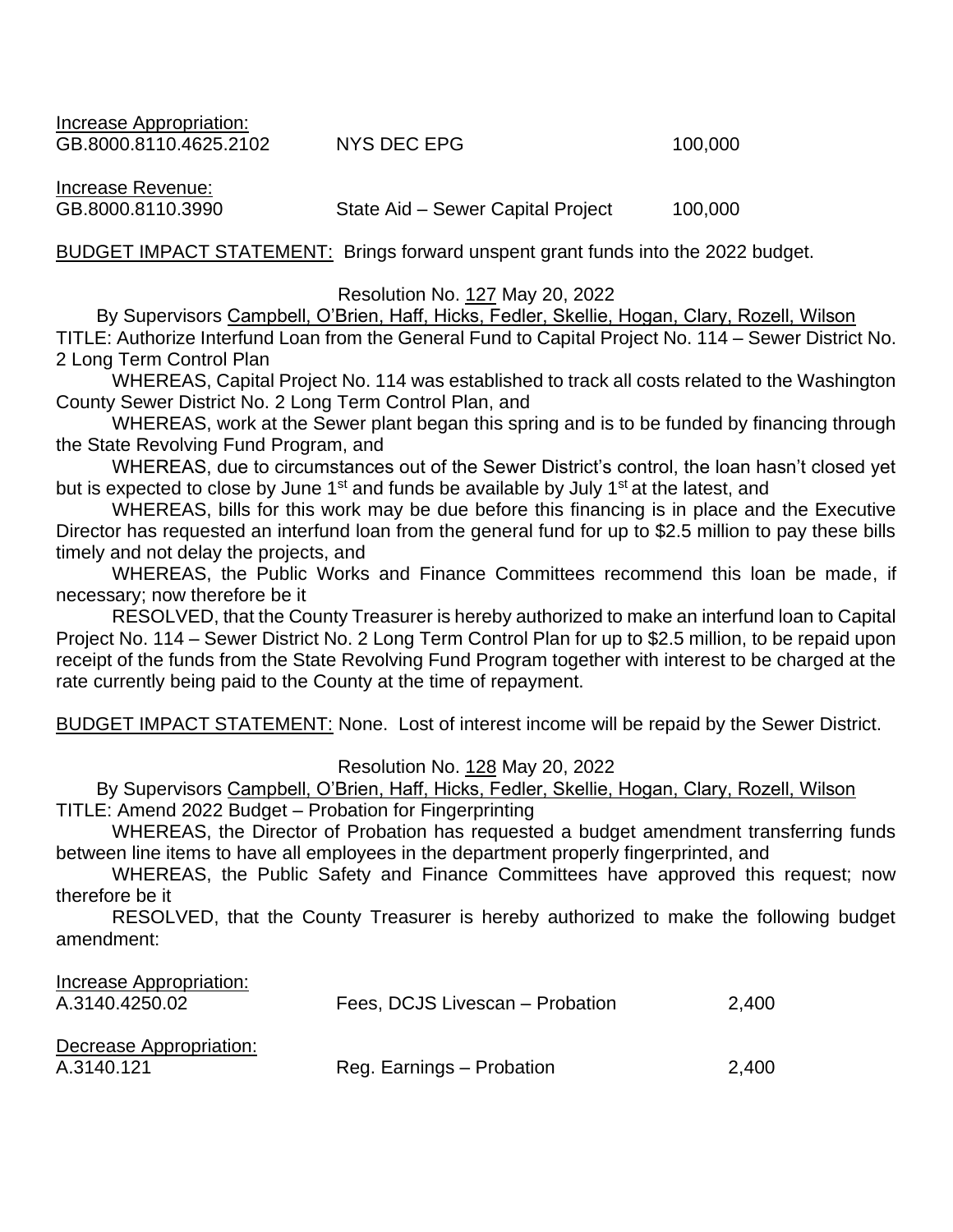## BUDGET IMPACT STATEMENT: None. Transfer between line items.

Resolution No. 129 May 20, 2022

By Supervisors Campbell, O'Brien, Haff, Hicks, Fedler, Skellie, Hogan, Clary, Rozell, Wilson TITLE: Amend County Road Fund Budget for Consolidated Highway Improvement Program (CHIP) Rollover Funds

WHEREAS, the 2022 budget contains \$3,420,712 in CHIPs funding, and

WHEREAS, the Highway Superintendent has requested that \$315,146 of rollover funds remaining from previous years be added to the 2022 budget for paving; now therefore be it

RESOLVED, that the County Treasurer is hereby authorized to make the following budget amendment:

| Road Projects – Co. Road Fund | 315,146 |
|-------------------------------|---------|
|                               |         |
|                               |         |
| Consolidated Highway Aid      | 315.146 |
|                               |         |

BUDGET IMPACT STATEMENT: Recognizes rollover CHIPs funds in the 2022 budget for paving.

### Resolution No. 130 May 20, 2022

By Supervisors Campbell, O'Brien, Haff, Hicks, Fedler, Skellie, Hogan, Clary, Rozell, Wilson TITLE: To Set Time and Place for a Public Hearing on Introductory Local Law "C" of 2022

WHEREAS, Introductory Local Law "C" of 2022 authorizing the use of video conferencing for committee meetings and meetings of the Washington County Board of Supervisors has been duly introduced in writing at a meeting of the Board of Supervisors; now therefore be it

RESOLVED, that a public hearing thereon be held by the Board of Supervisors in the Supervisors' Chambers, Fort Edward, New York on the 17<sup>th</sup> day of June, 2022 at 10:05 AM at which time all persons for or against the proposed Local Law may be heard; and be it further

RESOLVED, that notice of such public hearing be published at least five (5) days prior to said hearing in the official County newspapers for 2022.

BUDGET IMPACT STATEMENT: Costs for advertising contained in the budget.

Resolution No. 131 May 20, 2022

By Supervisors Campbell, O'Brien, Haff, Hicks, Fedler, Skellie, Hogan, Clary, Rozell, Wilson TITLE: Supplemental Mortgage Tax Disbursements

WHEREAS, per Resolution No. 215 entitled: Authorizing the Increase of the County Clerk's Mortgage Tax Administrative Fees dated August 17, 2018 the County Clerk increased the Mortgage Tax Administration fee to reflect the actual cost incurred by the office, and

WHEREAS, the Board of Supervisors elects to reimburse the several tax districts their total amount collected, and

WHEREAS, the budget needs to be amended for this disbursement; now therefore be it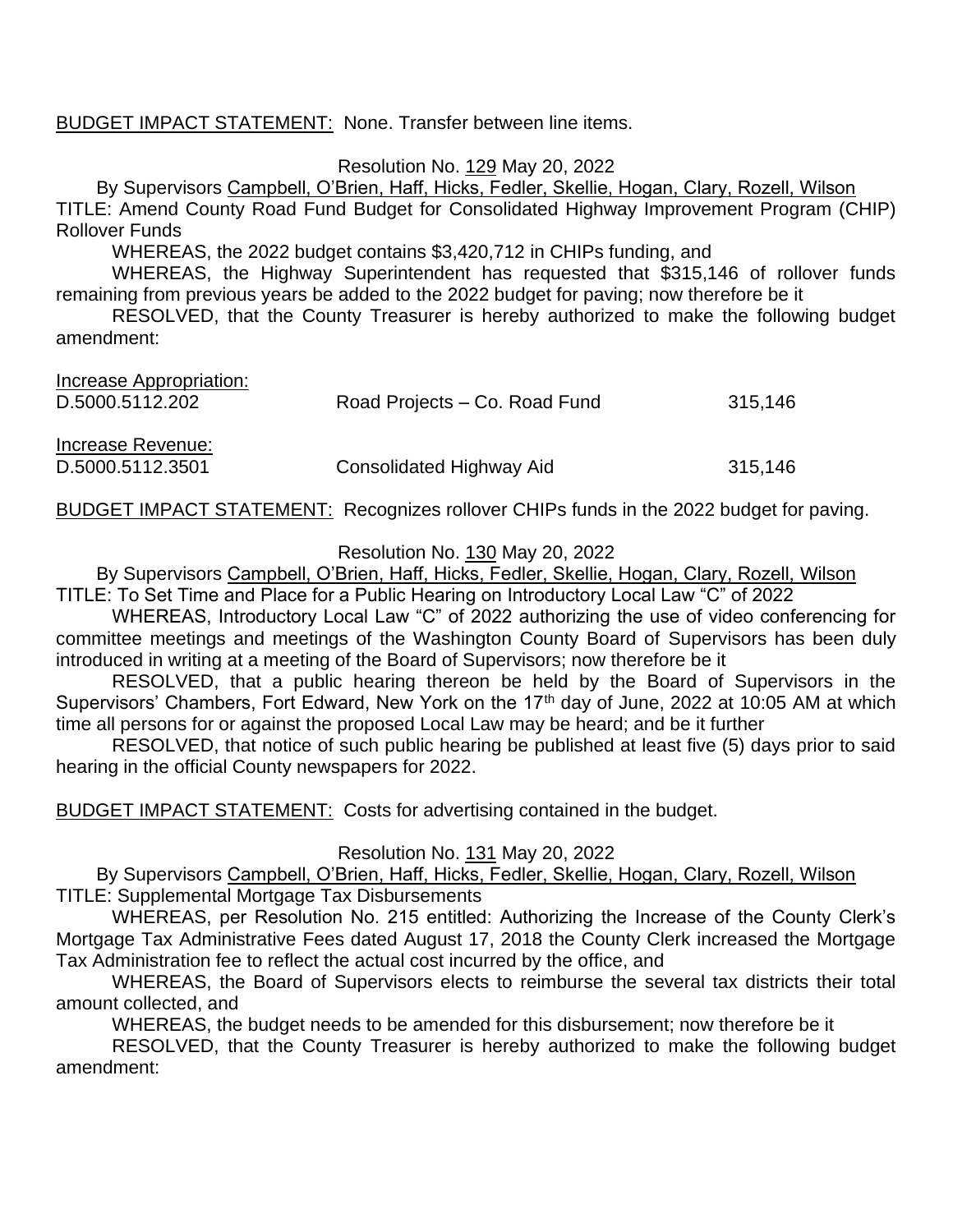| Increase Appropriation:<br>A.1410.4440.MT | Misc. – Supp. Mort. Tax | 20,031 |
|-------------------------------------------|-------------------------|--------|
| Increase Revenue:<br>A.1410.1255          | <b>Clerk Fees</b>       | 20,031 |

;and be it further

RESOLVED, this Board of Supervisors issues the payment of the amounts listed below, and authorize and direct the County Treasurer to make payment of said amounts to the respective districts in accordance with the report.

| <b>TOWN OF ARGYLE</b>       | \$<br>1,958.81                      |
|-----------------------------|-------------------------------------|
| <b>TOWN OF CAMBRIDGE</b>    | $\boldsymbol{\mathsf{S}}$<br>740.66 |
| <b>TOWN OF DRESDEN</b>      | \$<br>400.60                        |
| <b>TOWN OF EASTON</b>       | \$<br>589.48                        |
| <b>TOWN OF FORT ANN</b>     | \$<br>2,361.69                      |
| <b>TOWN OF FORT EDWARD</b>  | \$<br>1,080.01                      |
| <b>TOWN OF GRANVILLE</b>    | \$<br>1,363.54                      |
| <b>TOWN OF GREENWICH</b>    | \$<br>1,794.48                      |
| <b>TOWN OF HAMPTON</b>      | \$<br>400.60                        |
| <b>TOWN OF HARTFORD</b>     | \$<br>600.92                        |
| <b>TOWN OF HEBRON</b>       | \$<br>600.92                        |
| <b>TOWN OF JACKSON</b>      | \$<br>600.92                        |
| <b>TOWN OF KINGSBURY</b>    | \$<br>2,789.54                      |
| <b>TOWN OF PUTNAM</b>       | \$<br>600.92                        |
| <b>TOWN OF SALEM</b>        | \$<br>801.22                        |
| <b>TOWN OF WHITE CREEK</b>  | \$<br>810.20                        |
| <b>TOWN OF WHITEHALL</b>    | \$<br>464.31                        |
| <b>VILLAGE OF ARGYLE</b>    | \$<br>44.24                         |
| <b>VILLAGE OF CAMBRIDGE</b> | \$<br>251.89                        |
| <b>VILLAGE OF FORT ANN</b>  | \$<br>41.97                         |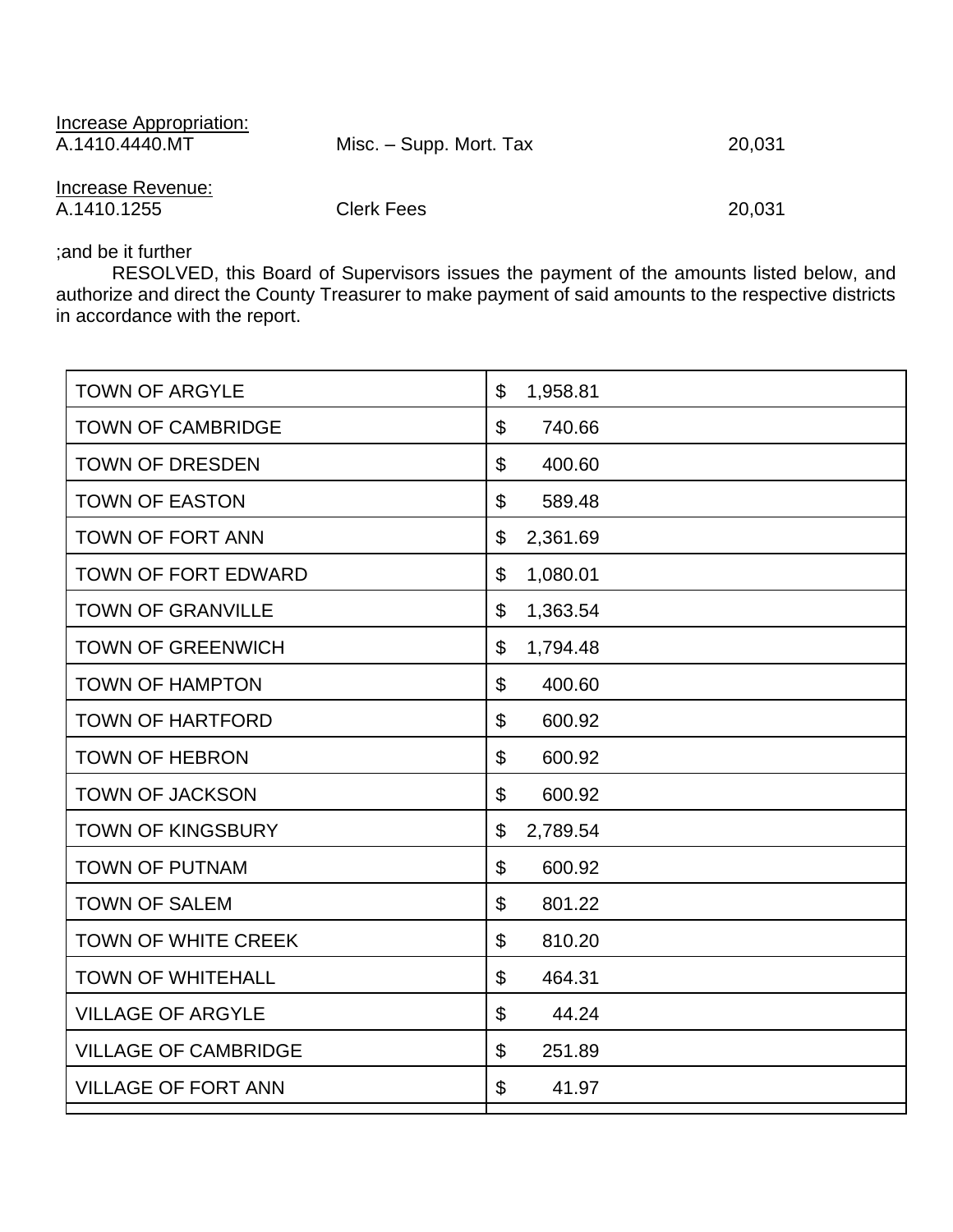| VILLAGE OF FORT EDWARD                                         | $\boldsymbol{\mathsf{S}}$<br>322.13 |
|----------------------------------------------------------------|-------------------------------------|
| <b>VILLAGE OF GRANVILLE</b>                                    | \$<br>238.90                        |
| <b>VILLAGE OF GREENWICH</b>                                    | \$<br>220.01                        |
| <b>VILLAGE OF HUDSON FALLS</b>                                 | \$<br>815.95                        |
| <b>VILLAGE OF WHITEHALL</b>                                    | \$<br>136.61                        |
| <b>GRAND TOTAL TO BE APPORTIONED AND</b><br><b>DISTRIBUTED</b> | 20,030.52                           |

BUDGET IMPACT STATEMENT: Distributes additional mortgage tax administration fees to the several taxing districts.

# Resolution No. 132 May 20, 2022

By Supervisors Campbell, O'Brien, Hicks, Fedler, Skellie, Hogan, Clary, Rozell, Wilson

TITLE: Ratify Agreement Between Washington County and Correction Officers' Association for Years 2022 – 2024

WHEREAS, the membership of the Correction Officers' Association have ratified a proposed collective bargaining agreement with Washington County for the years 2022 - 2024; now therefore be it

RESOLVED, that Washington County does hereby ratify the aforesaid agreement; and be it further

RESOLVED, that the Chairman of the Board of Supervisors is hereby authorized to execute the agreement with Correction Officers' Association in a form approved by the County Attorney.

BUDGET IMPACT STATEMENT: Provides for net average cost increase of 5.9% over the life of the contract.

## Resolution No. 133 May 20, 2022

By Supervisors Campbell, O'Brien, Hicks, Hogan, Clary, Rozell, Wilson, Griffith

TITLE: Amend Budget for Purchase of Patrol Vehicle for Stop DWI Enforcement

WHEREAS, the Sheriff's Department has requested to purchase a patrol vehicle dedicated to Stop DWI enforcement, and

WHEREAS, this vehicle would primarily be used by overtime officers working DWI duties, and WHEREAS, mini-bid #10026 was issued for one (1) Dodge Charger PPV and a bid was received

from Falls Dodge Inc. dba Joe Cecconis Chrysler Complex in the amount of \$43,725.20, and

WHEREAS, this purchase will be funded by DWI reserve funds, fines that have accrued from DWI arrests, and

WHEREAS, the Public Safety and Finance Committees have approved this request; now therefore be it

RESOLVED, that mini-bid #10026 is hereby awarded to Falls Dodge Inc. dba Joe Cecconis Chrysler Complex for the amount so stated; and be it further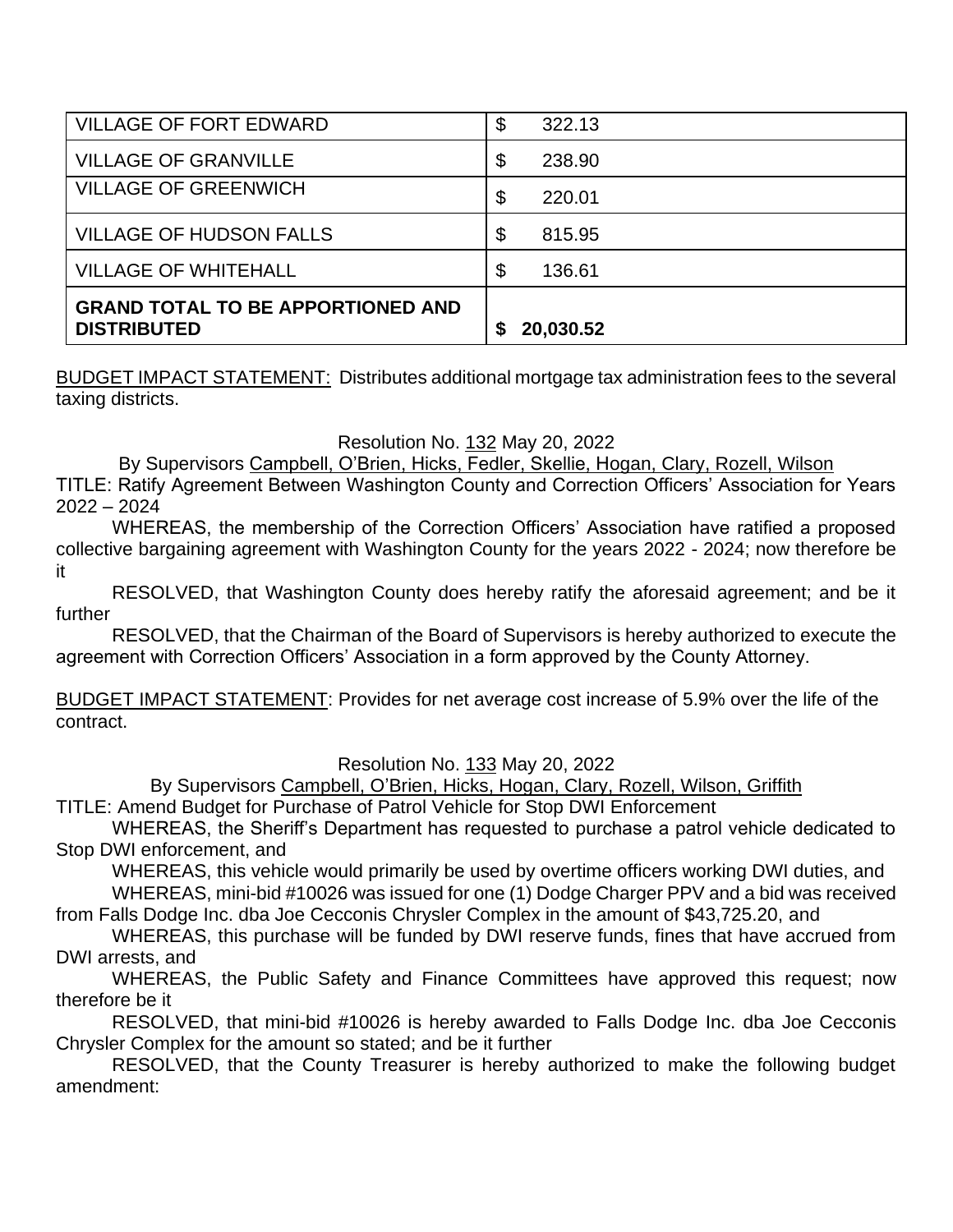| <b>GENERAL FUND</b><br>Increase Appropriation:                  |                                       |        |
|-----------------------------------------------------------------|---------------------------------------|--------|
| A.9000.9901.09                                                  | Interfund Transfer to Car Pool        | 43,726 |
| Increase Appropriated Fund Balance:<br>A.599                    | Appropriated Fund Balance DWI Reserve | 43,726 |
| <b>CAR POOL FUND</b><br>Increase Appropriation:<br>CM.5135.2070 | Equipment - Vehicles                  | 43,726 |
| Increase Revenue:<br>CM.5135.5031                               | Interfund Revenue from GF             | 43,726 |

BUDGET IMPACT STATEMENT: Amends the budget for the purchase of a patrol vehicle for DWI enforcement from DWI reserve funds.

## Resolution No. 134 May 20, 2022

By Supervisors Campbell, O'Brien, Hicks, Hogan, Clary, Rozell, Wilson, Griffith

TITLE: To Amend Inter-Fund Loan to Capital Project No. 123 – Microwave Equipment & Upgrades WHEREAS, Resolution No. 133 dated June 16, 2017 authorized an interfund loan from the General Fund to Capital Project No. 123 – Microwave Equipment & Upgrades, and

WHEREAS, with multiple grant years open at the same time, it has become necessary to increase the amount of the authorization of the loan; now therefore be it

RESOLVED, the County Treasurer is hereby authorized to increase the inter-fund loan from the General Fund to \$1,500,000 to ensure sufficient operating cash until the expenditures can be claimed and repaid by the State Aid.

BUDGET IMPACT STATEMENT: Loss of interest income for the General Fund for the period of time the monies are loaned.

Resolution No. 135 May 20, 2022

By Supervisors Campbell, O'Brien, Hicks, Hogan, Clary, Rozell, Wilson, Griffith

TITLE: Amend Tourism Budget for Postage

WHEREAS, there has been an increase in the requests for Washington County Visitor's guides, and

WHEREAS, the Finance Committee recommends the cost for these mailings be paid in the Tourism budget for better tracking, rather than the Planning department budget where it is currently being paid, and

WHEREAS, funds were not included in the Tourism budget for postage and the Finance Committee recommends funding this cost from contingency; now therefore be it

| Increase Appropriation: |                   |     |
|-------------------------|-------------------|-----|
| A.6411.4020             | Postage – Tourism | 700 |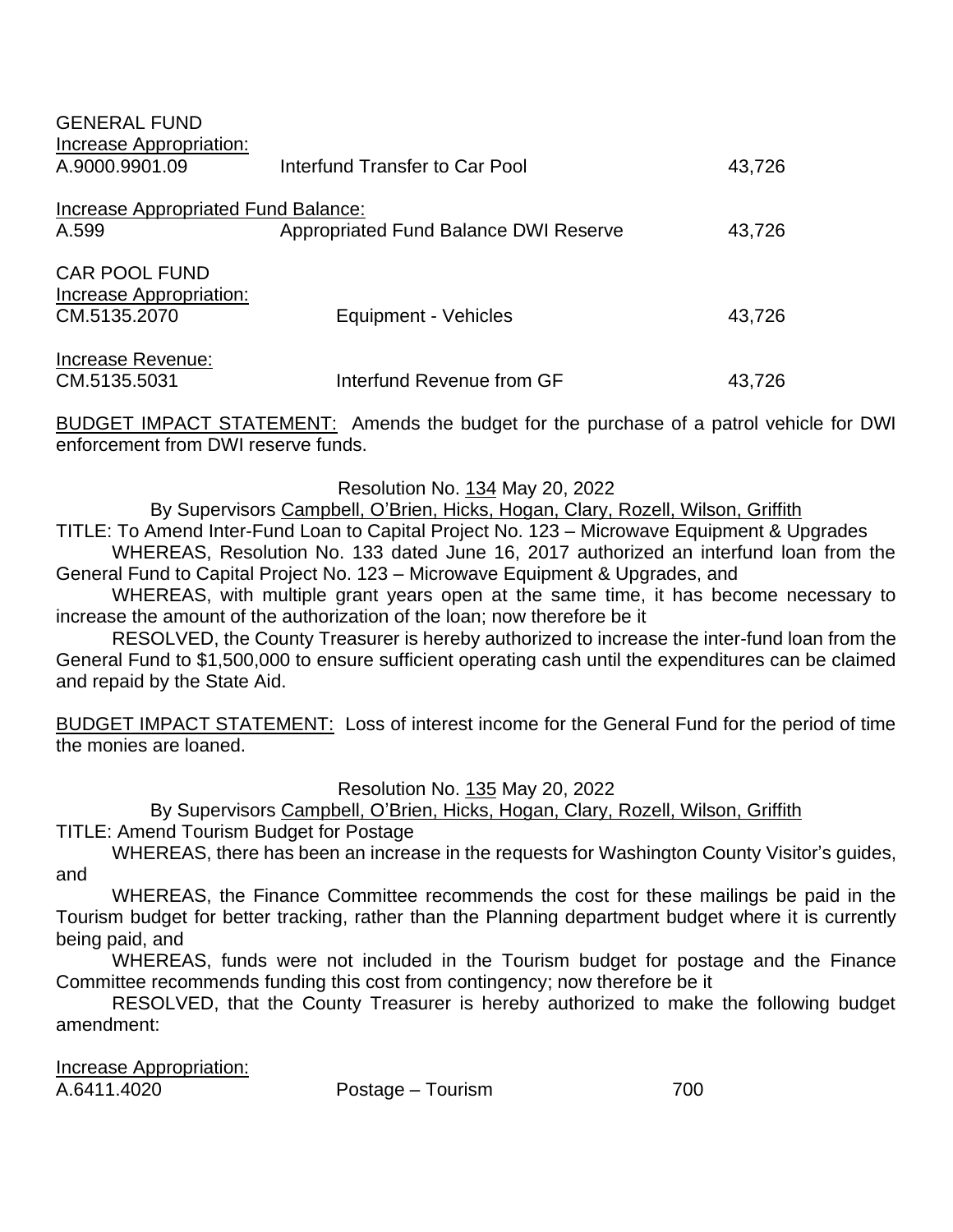| Decrease Appropriation: |             |     |
|-------------------------|-------------|-----|
| A.1990.4530             | Contingency | 700 |

BUDGET IMPACT STATEMENT: Funds tourism postage from contingency. If this resolution is approved, the contingency account will be \$521,244.

Resolution No. 136 May 20, 2022

By Supervisors Campbell, O'Brien, Hicks, Hogan, Clary, Rozell, Wilson, Griffith

TITLE: Amend Capital Project No. 125 – Capital Improvement Plan for LEC Roof Replacement WHEREAS, the multi-year Capital Plan includes the replacement of the roof on the Law

Enforcement Center, and

WHEREAS, the engineering is underway, and the project is progressing, and

WHEREAS, it is the recommendation of the Treasurer and Finance Committee that a portion of the 2021 fiscal year General Fund surplus be utilized to fund the project rather than debt service; now therefore be it

RESOLVED, that the County Treasurer is hereby authorized to amend the budget as follows:

| <b>Capital Project No. 125</b><br>Increase Appropriation: |                                             |           |  |
|-----------------------------------------------------------|---------------------------------------------|-----------|--|
| H <sub>125.1620.2040.39</sub>                             | <b>LEC Roof Replacement</b>                 | 2,000,000 |  |
| Increase Revenue:<br>H125.9900.5031                       | Interfund Revenue                           | 2,000,000 |  |
| <b>General Fund</b>                                       |                                             |           |  |
| Increase Appropriation:                                   |                                             |           |  |
| A.9000.9950.01                                            | <b>Interfund Transfers-Capital Projects</b> | 2,000,000 |  |
| Increase Appropriated Fund Balance:                       |                                             |           |  |
| A.599                                                     | <b>Appropriated Fund Balance</b>            | 2,000,000 |  |

BUDGET IMPACT STATEMENT: Amends the project to reflect funding of the LEC roof replacement with 2021 fiscal year surplus monies from the General Fund to avoid interest costs associated with debt service.

Resolution No. 137 May 20, 2022

By Supervisors Campbell, O'Brien, Hicks, Hogan, Clary, Rozell, Wilson, Griffith

TITLE: Amend County Road Machinery Fund for Increased Fuel Costs

WHEREAS, the County's costs for auto fuel and diesel fuel are significantly higher than they were at the time of the adoption of the 2022 Washington County budget, and

WHEREAS, the Budget Officer and DPW Superintendent have reviewed the 2022 cost projections and have recommended an adjustment to both lines; now therefore be it

RESOLVED, that the County Treasurer is hereby authorized to amend the budget as follows:

# **County Road Machinery**

Increase Appropriation: